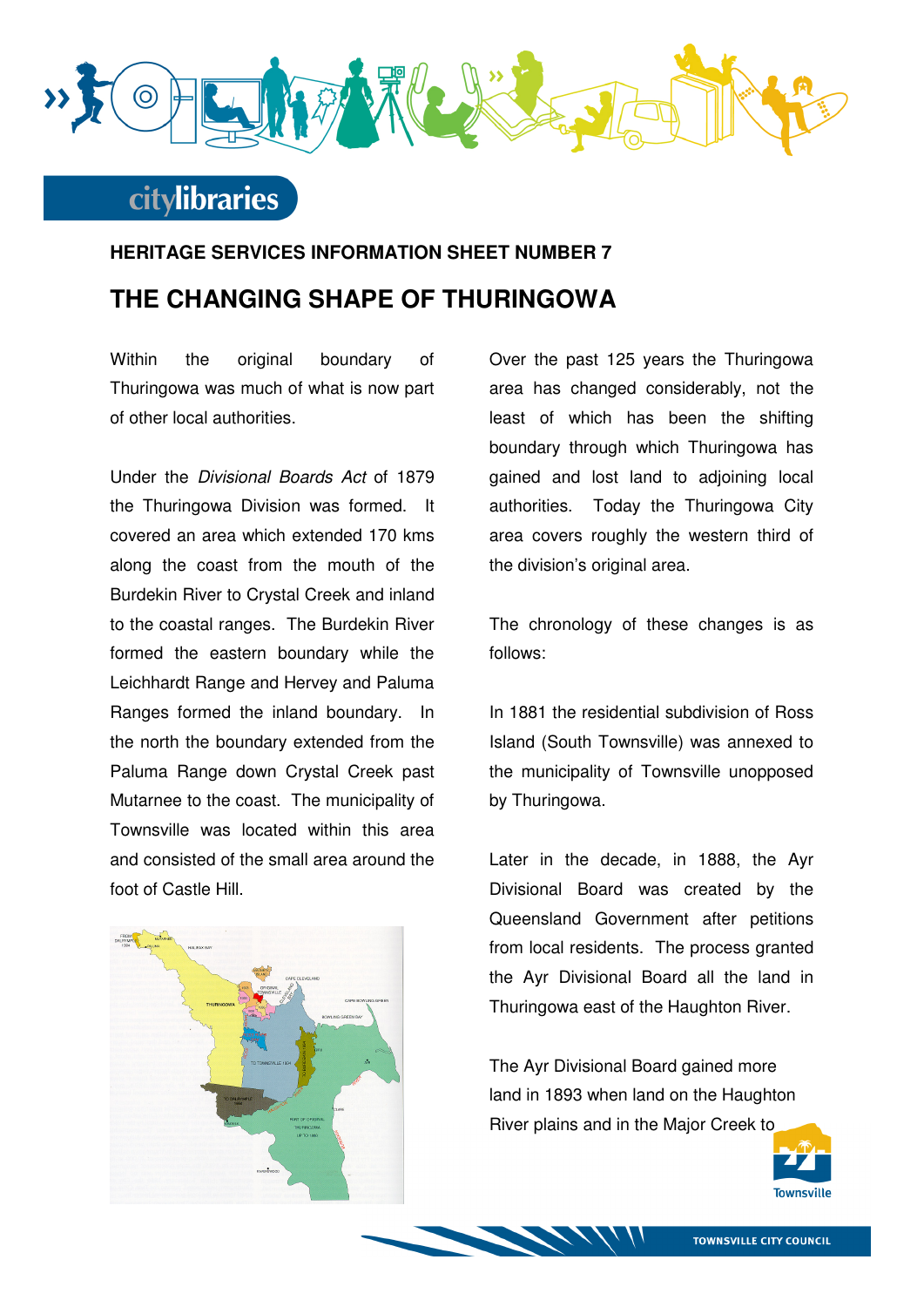

# **citylibraries**

Woodstock area was excided from the Thuringowa area. Although Thuringowa protested earnestly against the proposal, the annexation continued, as the boundary change was driven by the North Australian Pastoral Company. It came to light that members of the company, many distinguished like then premier of Queensland, Sir Thomas McIlwraith, wanted to take advantage of the lower rates in the Ayr Division. However, by 1916 the land reverted back to Thuringowa after property owners petitioned the government due to the inaction of the Ayr Divisional Board to their concerns.

Thuringowa gained a small area near Cromarty in 1896 after a Royal Commission into boundary changes.

Under the 1902 Local Authorities Act, divisional areas were renamed shires. Thus, in 1903 the Thuringowa Divisional Board became the Thuringowa Shire Council.

In 1918 the Queensland Government transferred most of the urban area of Thuringowa to Townsville. The foreshore north as far as Cape Pallarenda and all the land north of the Ross River as far west as what is now Bamford Lane was lost. The population of Thuringowa dropped to 2,500, losing the suburbs of Belgian Gardens, West End, Pimlico, Hyde Park and Hermit Park, and the riverside farming areas of Mundingburra and Aitkenvale. As a result of this boundary change the Thuringowa Shire Office became located within the Townsville City Council area.

In 1936, the Department of Health and Home Affairs representing the farmers between Little and Big Saltwater Creeks petitioned the Government to have land from Saltwater Creek to Paluma transferred to Thuringowa from Hinchinbrook Shire.

Also in 1936, Townsville City gained the land south of the Ross River and east of Mount Stuart, which included the suburbs of Oonoonba, Cluden and the railway south to beyond the junction at Stuart although there was some opposition from Thuringowa Shire Council.